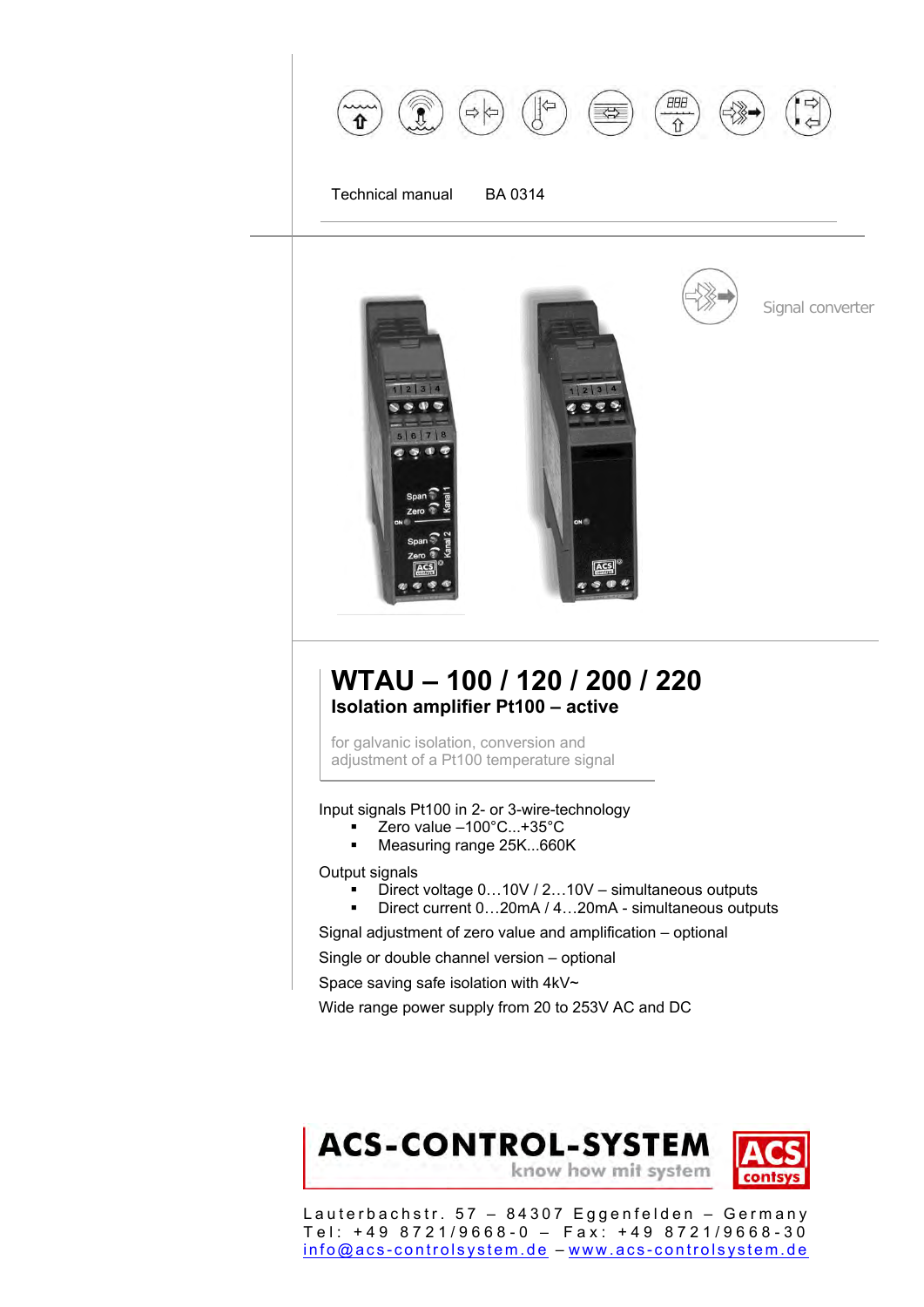# **Index**

|              | Order code 22 million communication contract and contract of the contract of the contract of the contract of the contract of the contract of the contract of the contract of the contract of the contract of the contract of t |  |
|--------------|--------------------------------------------------------------------------------------------------------------------------------------------------------------------------------------------------------------------------------|--|
|              |                                                                                                                                                                                                                                |  |
| Function     |                                                                                                                                                                                                                                |  |
| Safety notes |                                                                                                                                                                                                                                |  |
| Installation |                                                                                                                                                                                                                                |  |
| Maintenance  |                                                                                                                                                                                                                                |  |
|              |                                                                                                                                                                                                                                |  |
|              | Electrical connection <b>contraction Electrical</b> connection <b>contracts 5/6</b>                                                                                                                                            |  |
|              | Operation and display elements                                                                                                                                                                                                 |  |

Technical data ............................................................................................................... 8

|                        |   | $WTAU -   WTAU -$<br>$100 - U0$   120 - U0 | WTAU -   WTAU -<br>$200 - U0$   220 - U0 |  |
|------------------------|---|--------------------------------------------|------------------------------------------|--|
| Fix adjusted version   |   | x                                          |                                          |  |
| Adjustable version     | x |                                            | x                                        |  |
| Single channel version | х | X                                          |                                          |  |
| Double channel version |   |                                            | x                                        |  |

# **Order code**

WTAU – 100 – U0 Version single channel device, adjustable



| output 1      | code no. B |
|---------------|------------|
| 010V          |            |
| 020mA         |            |
| 420mA         |            |
| special range |            |

| output 2      | code no. C |
|---------------|------------|
| 010V          |            |
| 020mA         |            |
| 420mA         |            |
| special range |            |

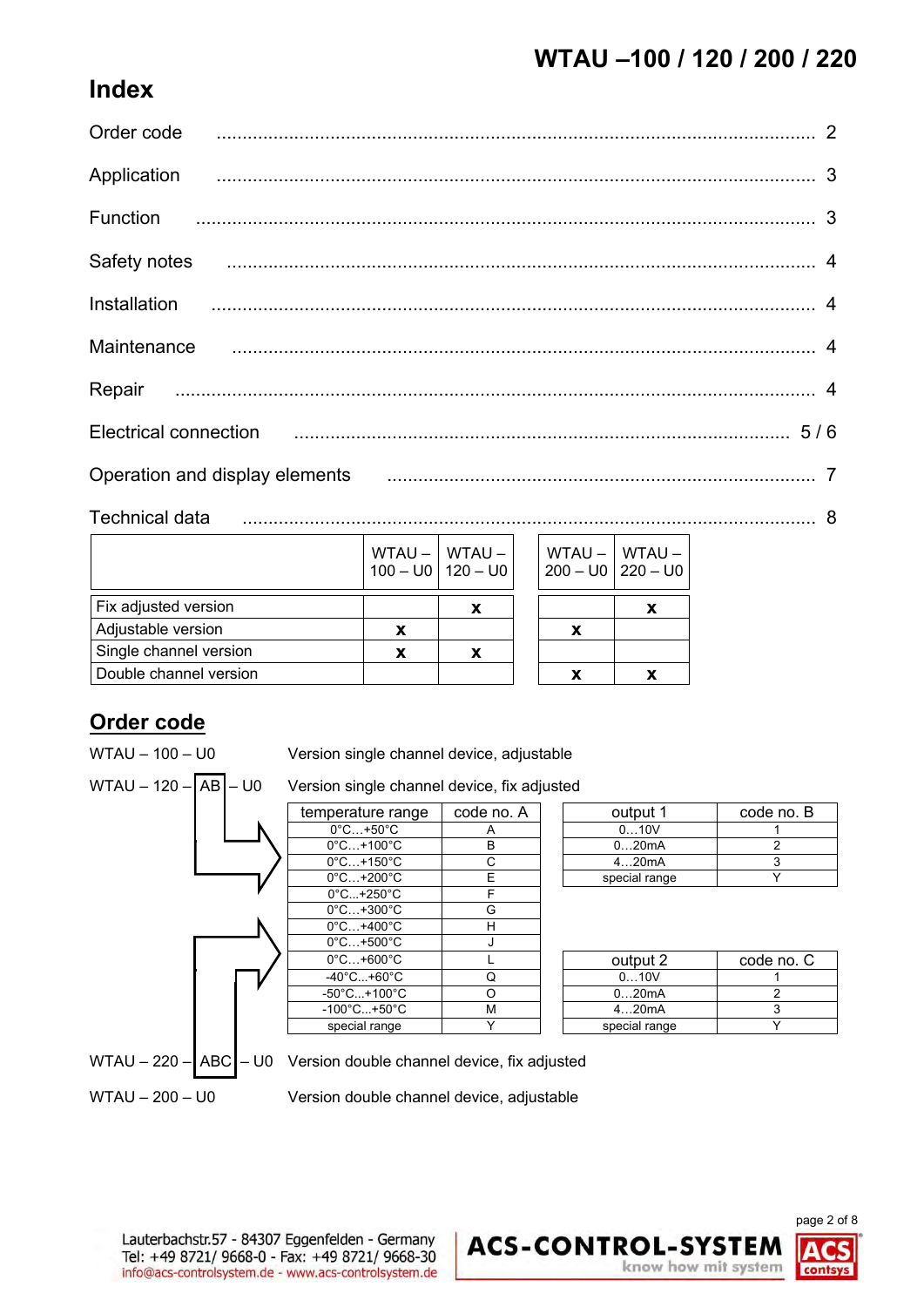# **Application**

The active isolation amplifier of the series **WTAU** is used to linearize Pt100 temperature signals, to convert it into one resp. two galvanic isolated electrical standard signals or to adjust the signals in the zero value and/or end value resp. amplification.

A galvanic isolation is sometimes the only possibility at error generating ground loops, unwished signal overlapping and potential problems.

Thus, a current flow between more signal current circuits that distort the signal is avoided.

The free configurable resp. fix signal conversion, dependent on version, allows the flexible adaption of the Pt100 temperature signal to different systems, e.g. to the standard signal input of a SPS control.

The adjustable version is suitable, if sections, e.g. +10°C...+40°C of a standard temperature signal 0°C...+50°C should be amplified to a complete standard signal e.g. 4...20mA or for zero value adjustment e.g. because of temperature losses caused by heat transfer.

At the versions WTAU – 200 – U0 / WTAU – 220 – U0 the Pt100 temperature signal is converted in parallel into two electrical standard signal. Thus the Pt100 temperature signal can be doubled, to use it in two separated evaluation circuits.

# **Function**

#### **Measuring principle**

#### *Version WTAU – 100 – U0 / WTAU – 200 – U0 – adjustable version*

The connected resistance proportional electrical Pt100 voltage signal is measured by the evaluation circuit, linearized, adjusted according to the front-sided trimmer and transmitted galvanically isolated to the simultaneous output signals 0...10V and 0...20mA or 2...10V and 4...20mA according to the settings of the internal configuration switches.

The respective current resp. voltage signals at the output can be used simultaneous. Therefore there are simultaneous 2 output signals at the single channel versions WTAU – 100 – U0 and simultaneous 4 output signals at the double channel version WTAU – 200 – U0 are available.

#### Examples:

|  | <b>•</b> WTAU $-$ 100 $-$ U0 Input signal 0°C+100°C is converted to            | output signal   | 010V / 020mA |
|--|--------------------------------------------------------------------------------|-----------------|--------------|
|  | • WTAU – 100 – U0 Input signal $0^{\circ}$ C. +50 $^{\circ}$ C is converted to | output signal   | 210V / 420mA |
|  | • WTAU $-200 - U0$ Input signal 0°C+50°C is converted to                       | output signal 1 | 010V / 020mA |
|  |                                                                                | output signal 2 | 210V / 420mA |

#### *Version WTAU – 120 – U0 / WTAU – 220 – U0 – fix adjusted version*

The connected resistance proportional electrical Pt100 voltage signal is measured by the evaluation circuit, linearized and transmitted galvanically isolated to the to the output signal 0...10V or 0...20mA or 4...20mA. At the version WTAU – 220 – U0 the Pt100 input signal is transmitted simultaneously to the both output channels.

#### Examples:

|  | • WTAU $-$ 120 $-$ U0 Input signal 0°C. $+$ 100°C is converted to                   | output signal   | 010V   |
|--|-------------------------------------------------------------------------------------|-----------------|--------|
|  | <b>•</b> WTAU – 220 – U0 Input signal $0^{\circ}$ C+50 $^{\circ}$ C is converted to | output signal 1 | 0…10V  |
|  |                                                                                     | output signal 2 | 0…20mA |



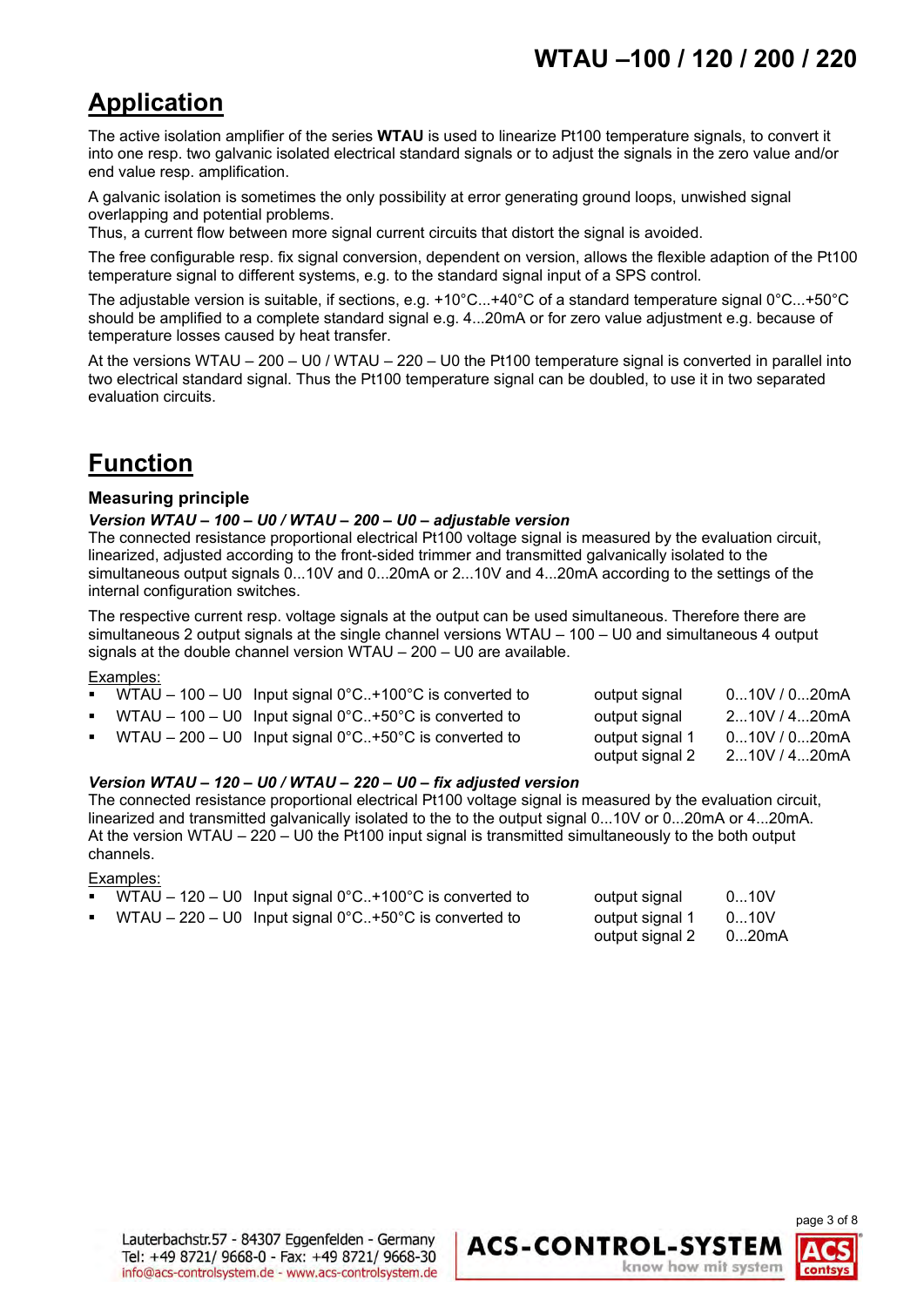# **Safety notes**

Each person that is engaged with inauguration and operation of this device, must have read and understood this technical manual and especially the safety notes.



Installation, electrical connection, inauguration and operation of the device must be made by a qualified employee according to the informations in this technical manual and the relevant standards and rules.

The device may only be used within the permitted operation limits that are listed in this technical manual. Every use besides these limits as agreed can lead to serious dangers.

The device meets the legal requirements of all relevant EC directives. CE

# **Installation notes**

The device is conceived for vertical installation on a standard fastening rail acc. to DIN EN 60715 TH 35-7,5 resp. TH 35-15.



The device must be installed protected against dust and humidity, e.g. in control stations or in a suitable protection housing with a minimum protection classification IP55 acc. to DIN EN 60529.

The devices must be installed wheather and stroke protected, ideally at places without direct solar radiation. This is especially important in warm climatic regions.

# **Maintenance**

The device is free of maintenance.

# **Repair**

A repair may only be carried out by the manufacturer. When sending back the device, add a note with the description of the error and the application.

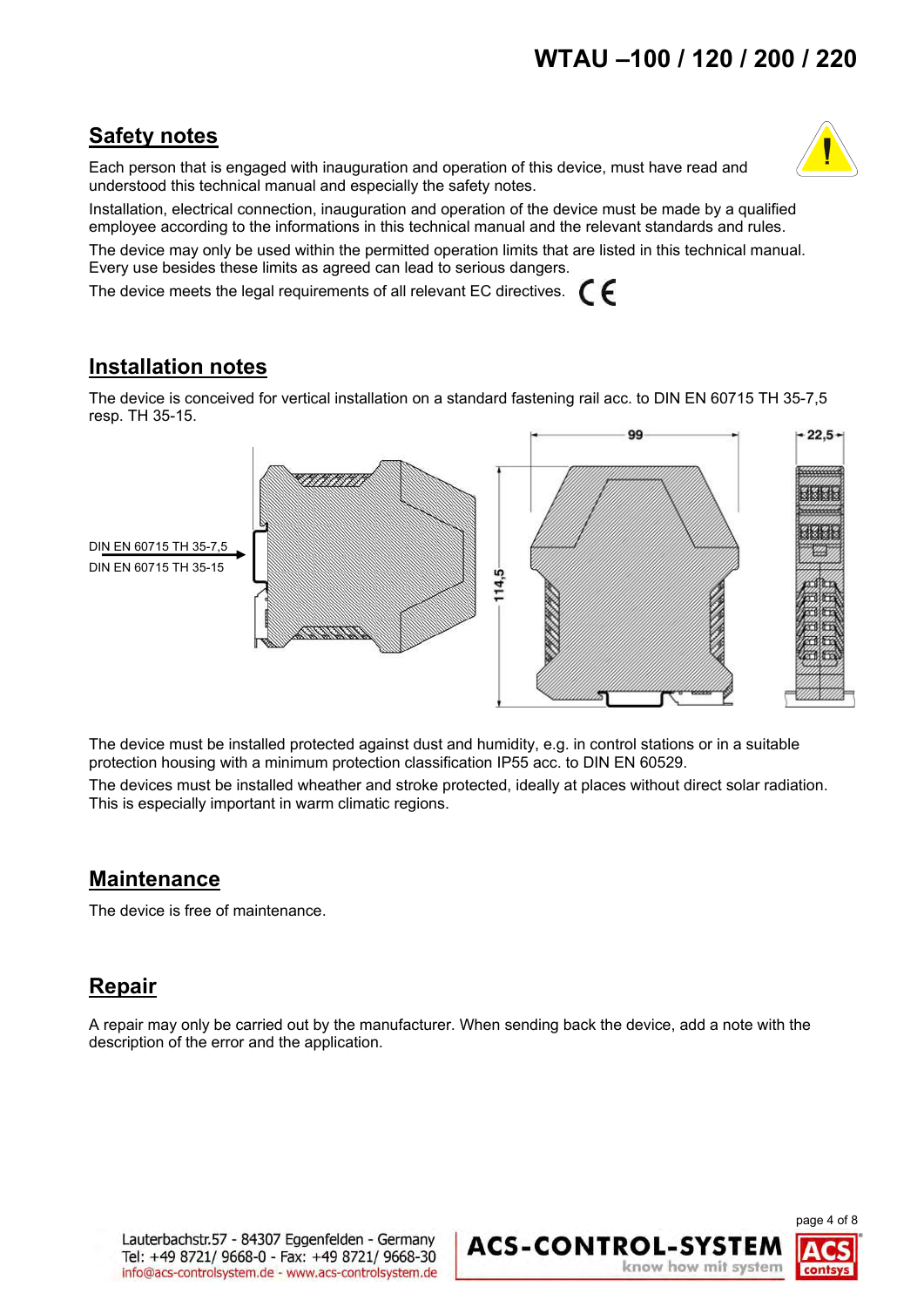# **Electrical connection**

The electrical connection of the device must be carried out according to the respective country specific standards. Incorrect installation or adjustment could cause applicationally conditioned risks.

Power supply input, measuring input and signal output channels are safe galvanically isolated from each other. This is also valid for both signal output channels among each other.

#### **Connection of the Pt100 – measuring input**

For the two or three-wire connection cable between the isolation amplifier and the Pt100 a standard installation cable or multi-wire cable for measuring intends with a maximum of 25  $\Omega$  per wire can be used.

Pt100 in 2- or 3-wire-measurement can be connected.

At a 2-wire-measurement the terminals 1 and 2 must be connected by a wire link.

A 4-wire-measurement of the Pt100 is not possible. When connecting a 4-wire Pt100 this must be proceeded in 3-wire-measurement, whereas the not used fourth wire may not be connected..

The use of a shielded signal cable is recommended, if strong electromagnetic influences could happens, e.g. due to machines or radio equipment. In that case the shielding of the cable should be connected to earth only at the side of the Pt100.

The signal cable should be installed separated from power leading wires.

#### **Terminal occupation**



**Connection scheme**



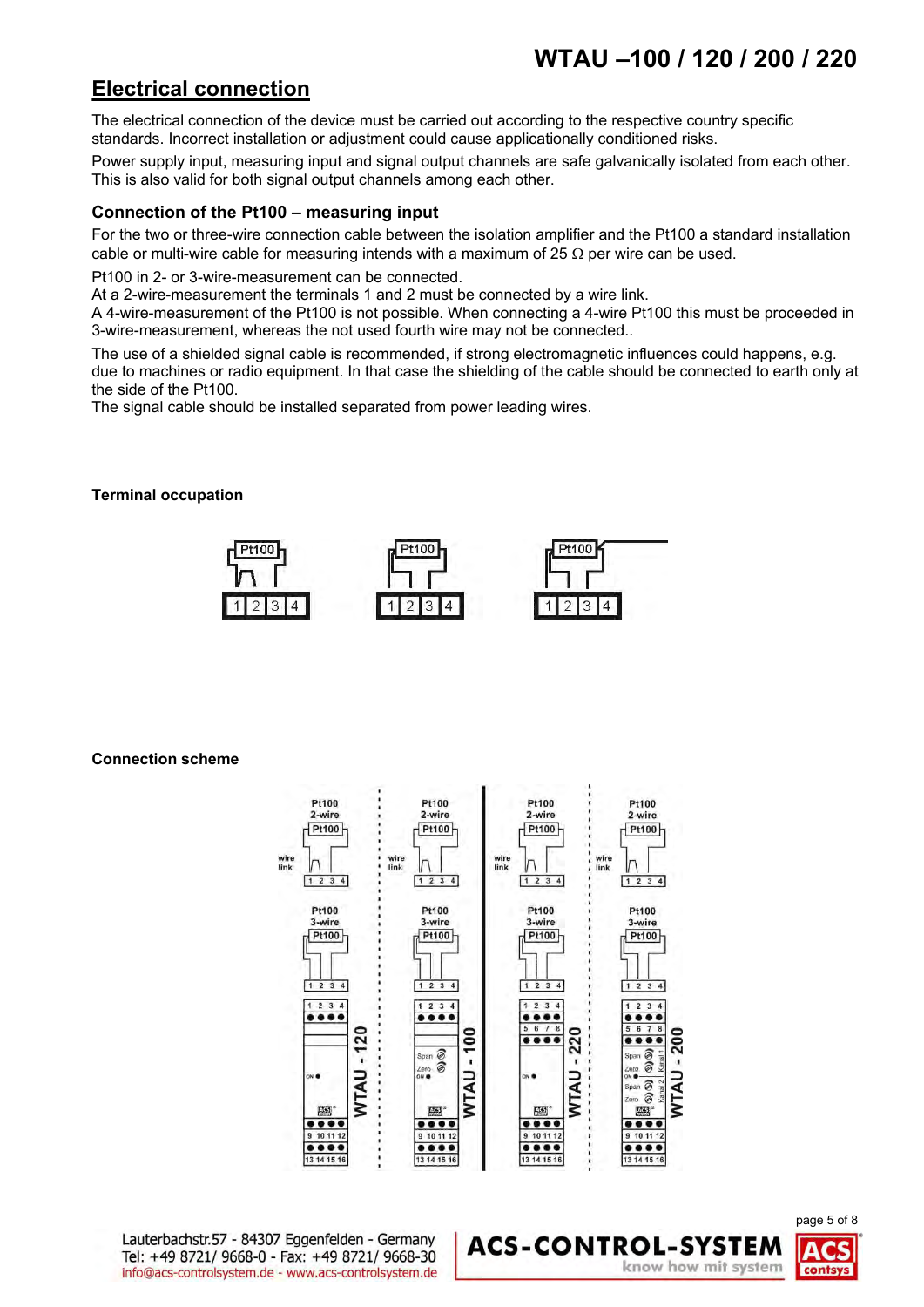# **Electrical connection**

### **Connection of the output**

For the two-wire connection cable between the isolation amplifier and the connected devices a standard installation cable or multi-wire cable for measuring intends with a maximum of 25  $\Omega$  per wire can be used.

The use of a shielded signal cable is recommended, if strong electromagnetic influences could happens, e.g. due to machines or radio equipment. In that case the shielding of the cable should be connected to earth only at the side of the connected device. When connecting a SPS input stage there must be paid attention that mostly the signal circuit must be connected to earth by connection the minus terminal with measuring earth. The signal cable should be installed separated from power leading wires.

For inauguration it is suggested, to deactivate all connected control devices, to avoid unwanted control reactions.

#### **Connection of the power supply voltage**

Due to the integrated wide range power supply, for connection to supply voltages from 20...253V AC / DC, the isolation amplifier is suitable for using in all common energy supply networks.

The connection is reverse polarity protected.

A fuse is integrated internally at the power supply circuit. Due to this the installation of a fine protection is not necessary.

#### **Terminal occupation**



#### **Connection scheme**



**ACS-CONTROL-SYSTEM** 

Lauterbachstr.57 - 84307 Eggenfelden - Germany Tel: +49 8721/ 9668-0 - Fax: +49 8721/ 9668-30 info@acs-controlsystem.de - www.acs-controlsystem.de

page 6 of 8 know how mit system contsys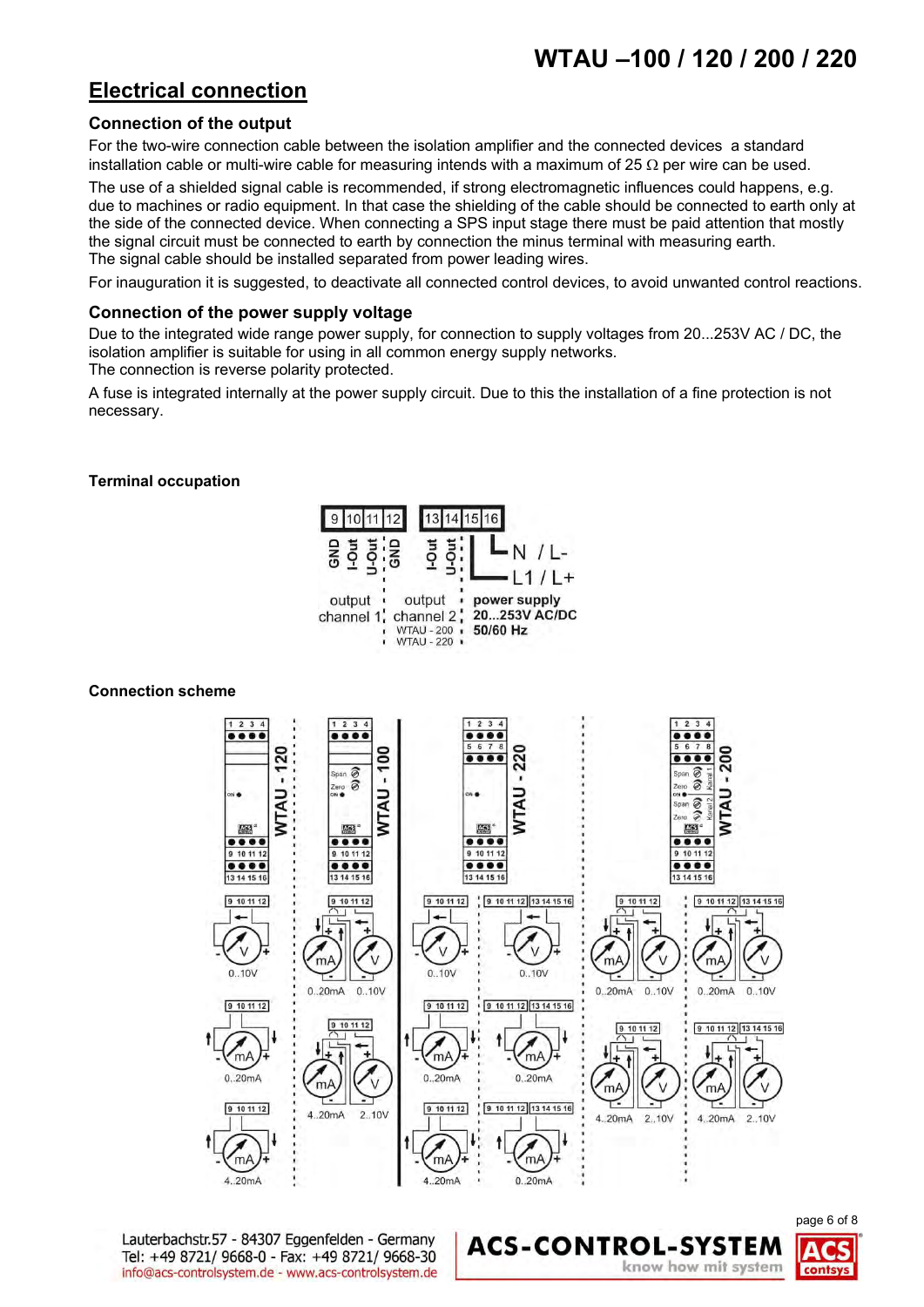# **Operation and display elements**





**WTAU –100 / 120 / 200 / 220**

ON  $\rightarrow$  green LED  $\rightarrow$  ready status, power supply voltage on

#### **Trimmer**

For adjustment of zero and end value per channel. Only available at versions WTAU – 100 / 200.

At the Pt100 – isolation amplifier WTAU – 200 – U0 both output signals (output 1 and output 2) are changed uniform by the configuration switches and by the trimmer channel 1.

The output 2 can be additionally separately changed in the zero value by  $\pm 3\%$  and in the end value by  $\pm 6\%$  by the further trimmer at the front side (channel 2).

For an accurate results the adjustment zero value – end value must be proceeded repeatedly with connected signal, because zero and end value adjustment effects each other.

#### **Configuration switches**

The configuration of the input and output signal ranges is made per dip switches inside the housing.

#### **Dangerous voltage**

#### **Ensure a safe switching off the supply voltage when opening the housing**

For configuration release the upper housing part at top and bottom side behind the terminals by using a screwdriver and pull it out of the housing. Drop-in pin's avoid a complete pulling out. Following the respective dip switches can be set according to the desired functions to ON or OFF.

The switch S3 of switcher block S3 must be set to position ON. The position of all other not described switches are without importance.

#### **Input signal range zero value switcher block SB1**

Switch 2 (SB1)  $\rightarrow$  zero value

| switch | switching state ON       | switching state OFF        |
|--------|--------------------------|----------------------------|
|        | zero value $0^{\circ}$ C | zero value $-50^{\circ}$ C |
|        |                          |                            |

#### **Input signal range measuring range switcher block SB2**

Switch 1, 2, 3, 4, 5, 6 (SB2) measuring range **S1 S2 S3 S4 S5 S6 measuring range** OFF | OFF | OFF | OFF | ON | 50 Kelvin OFF OFF OFF OFF ON OFF 100 Kelvin<br>OFF OFF OFF ON OFF OFF 150 Kelvin ON OFF OFF 150 Kelvin OFF OFF ON OFF OFF OFF 200 Kelvin OFF ON OFF OFF OFF OFF 300 Kelvin<br>
ON OFF OFF OFF OFF OFF 500 Kelvin 500 Kelvin

#### **Output signal range channel 1 switcher block SB1**

Switch 4 (SB1)  $\rightarrow$  signal range

| $\sim$ algular range |                    |                     |
|----------------------|--------------------|---------------------|
| switch               | switching state ON | switching state OFF |
|                      | 010V/020mA         | 210V/420mA          |

#### **Output signal range channel 2 switcher block SB3**

Switch 4 (SB3)  $\rightarrow$  signal range

| switch | switching state ON | switching state OFF |
|--------|--------------------|---------------------|
|        | 010V/020mA         | 210V/420mA          |